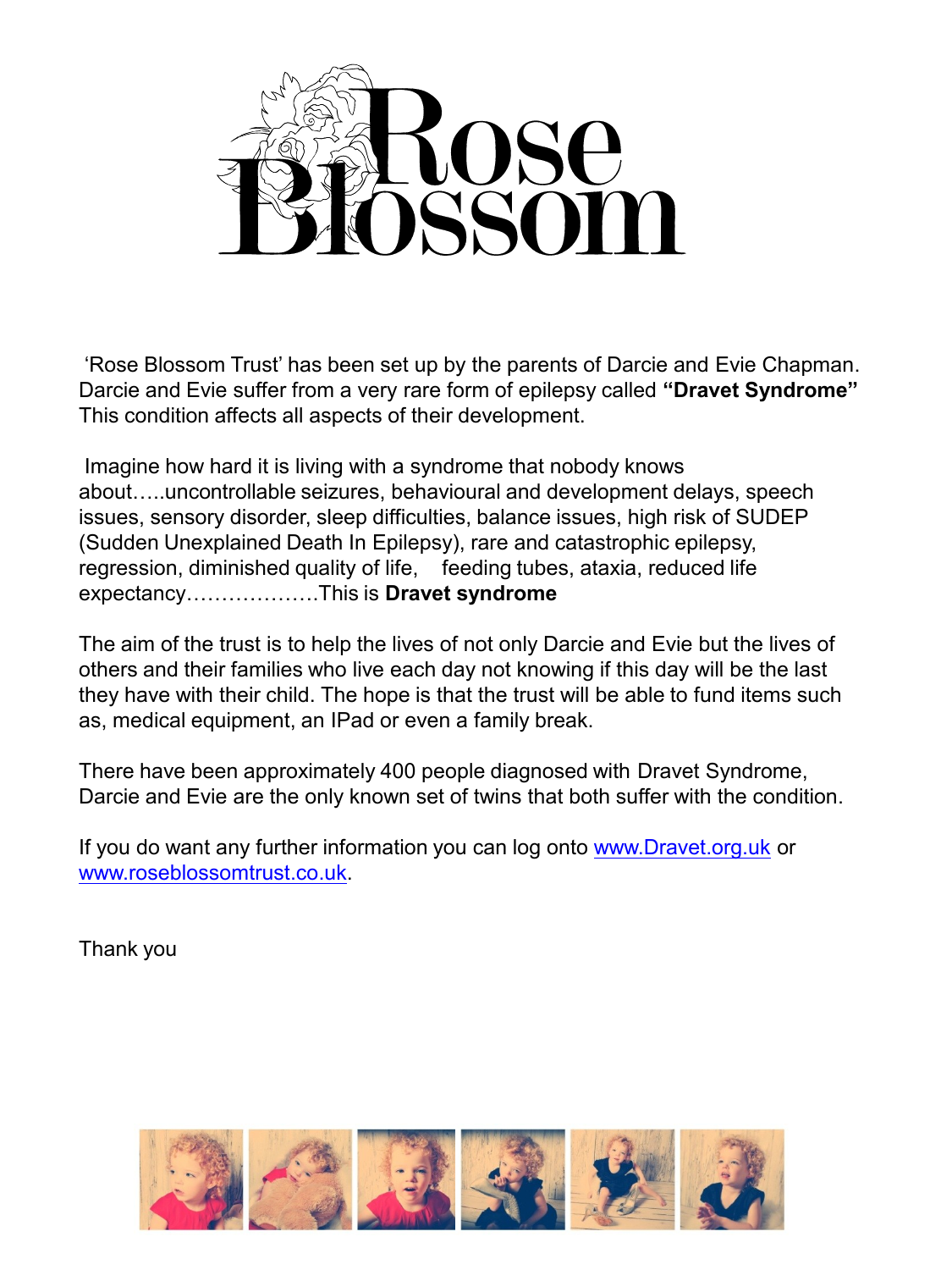

| Name:  |  |  |
|--------|--|--|
|        |  |  |
| Event: |  |  |

| Full name | Home address | Postcode | Amount<br>Pledged | Amount<br>Paid |
|-----------|--------------|----------|-------------------|----------------|
|           |              |          |                   |                |
|           |              |          |                   |                |
|           |              |          |                   |                |
|           |              |          |                   |                |
|           |              |          |                   |                |
|           |              |          |                   |                |
|           |              |          |                   |                |
|           |              |          |                   |                |
|           |              |          |                   |                |
|           |              |          |                   |                |
|           |              |          |                   |                |
|           |              |          |                   |                |
|           |              |          |                   |                |
|           |              |          |                   |                |
|           |              |          |                   |                |
|           |              |          |                   |                |
|           |              |          |                   |                |
|           | Page Total   |          |                   |                |